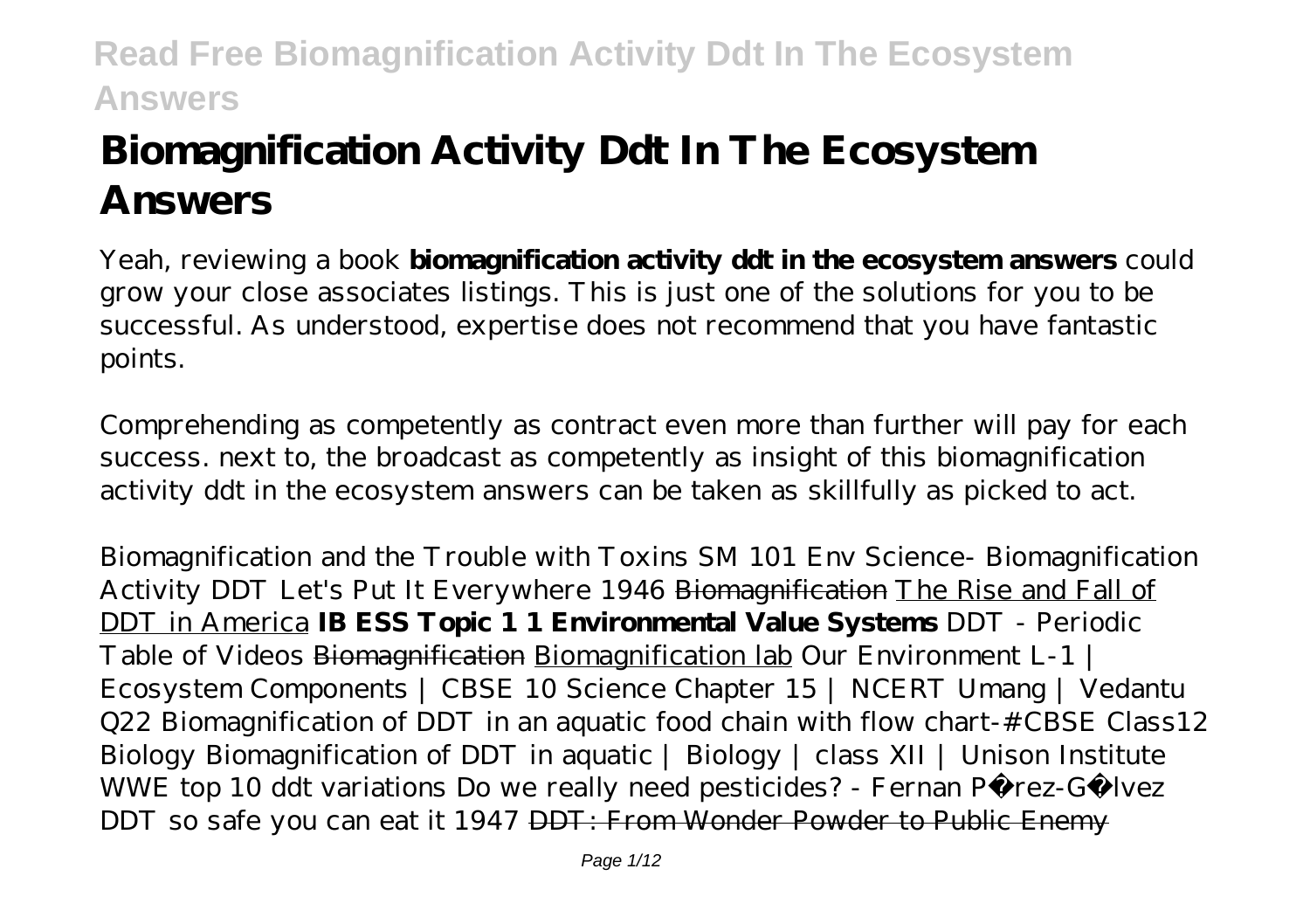Pesticides - DDT - Rachel Carson - Silent Spring Normal Egg vs. DDT Egg **Toxic Material in Food Webs** *Pesticides Resistance Bioaccumulation Biomagnification G9 S* What is Bioaccumulation - More Science on the Learning Videos Channel Biomagnification - Environmental Issues | Class 12 Biology Biomagnification in Hindi: Environmental Pollution: DTT Biomagnification: Water Pollution UPSC/CGL 5.3 DDT-A Cost/Benefit Analysis Environmental Chemistry MCQ's Dumping \u0026 Decomposing : Soil Pollutions | Biology | Class 9 | AP\u0026TS **biological magnification || depletion of ozone layer class 10** Biomagnification Activity Ddt In The

Biomagnification: how DDT becomes concentrated as it passes through a food chain. The figure shows how DDT becomes concentrated in the tissues of organisms representing four successive trophic levels in a food chain. The concentration effect occurs because DDT is metabolized and excreted much more slowly than the nutrients that are passed from one trophic level to the next.

### Biomagnification: how DDT becomes ... - Biology Pages

Educational Resources-Biomagnification and DDT Classroom Activity. This section is designed to aid the teachers in fulfilling the following AHSGE Standards and Objectives requirements. Standard: I-1; Standard: II-1; Standard: III-3 ; Standard: VI-1 "Operation Cat Drop" Click here for classroom handout

Biomagnification and DDT Classroom Activity – Action Outdoors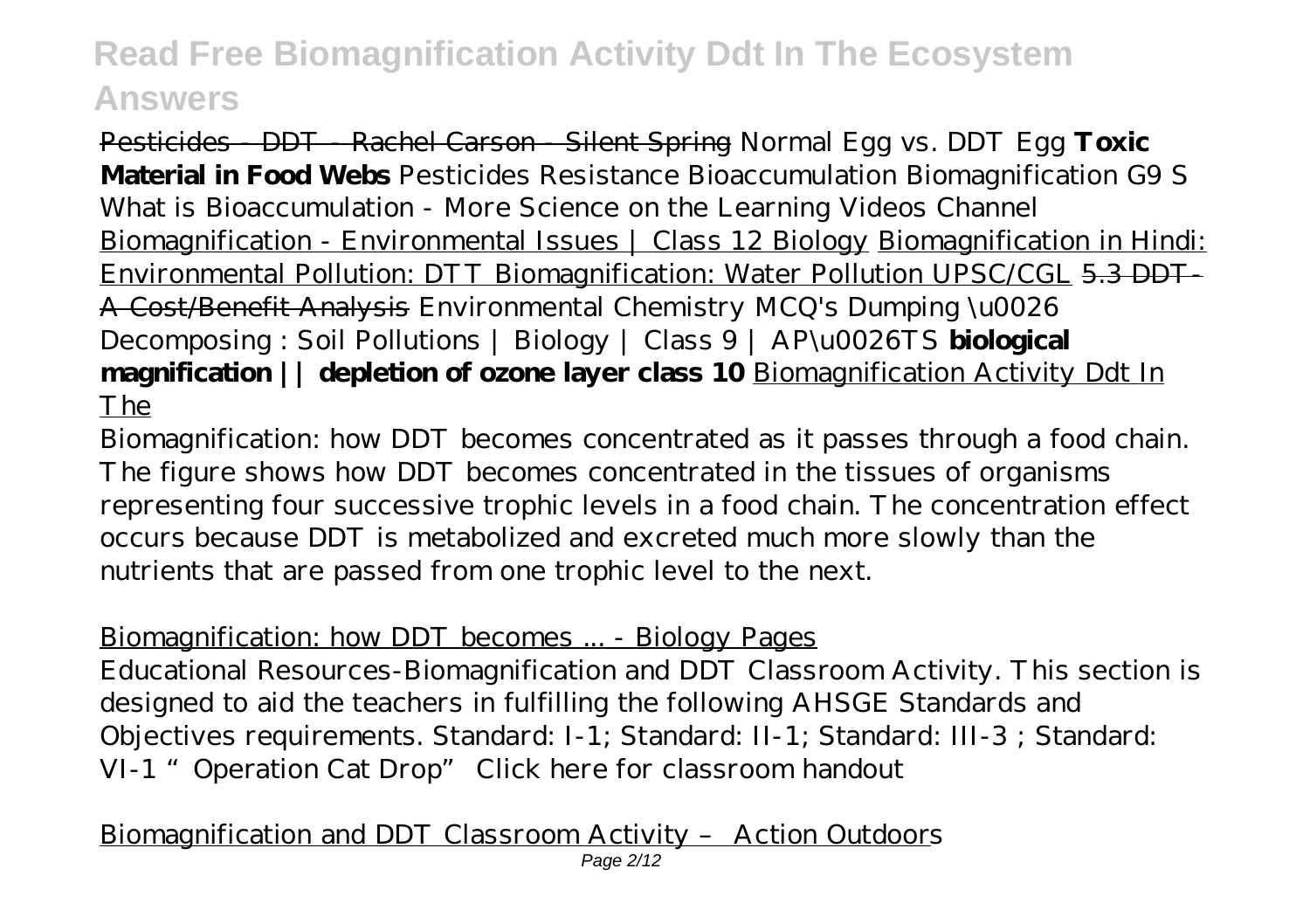Biomagnification Activity: DDT in the Ecosystem. 1. Use the following information to answer the questions below. DDT (dichlorodiphenyltrichloroethane) is a...

### Biomagnification Activity Ddt In The Ecosystem Answer Key ...

On this page you can read or download biomagnification activity ddt in the ecosystem answers in PDF format. If you don't see any interesting for you, use our search form on bottom . Biomagnification Activity: DDT in the Ecosystem. Biomagnification Activity: DDT in the Ecosystem. 1. Use the following information to answer the questions below.

Biomagnification Activity Ddt In The Ecosystem Answers ...

Download biomagnification activity ddt in the ecosystem answer key document. On this page you can read or download biomagnification activity ddt in the ecosystem answer key in PDF format. If you don't see any interesting for you, use our search form on bottom . Energy Flow Through an Ecosystem - sepuplhs.org ...

Biomagnification Activity Ddt In The Ecosystem Answer Key ...

HANDOUT Biomagnification Activity: DDT in the Ecosystem 1 Use the following information to answer the... Executive Summary of Biomagnification Teaching and Graphs and biomagnification, students complete a Think-Pair-Share activity... Ecosystem and Landscape Factors Influencing Biomagnification.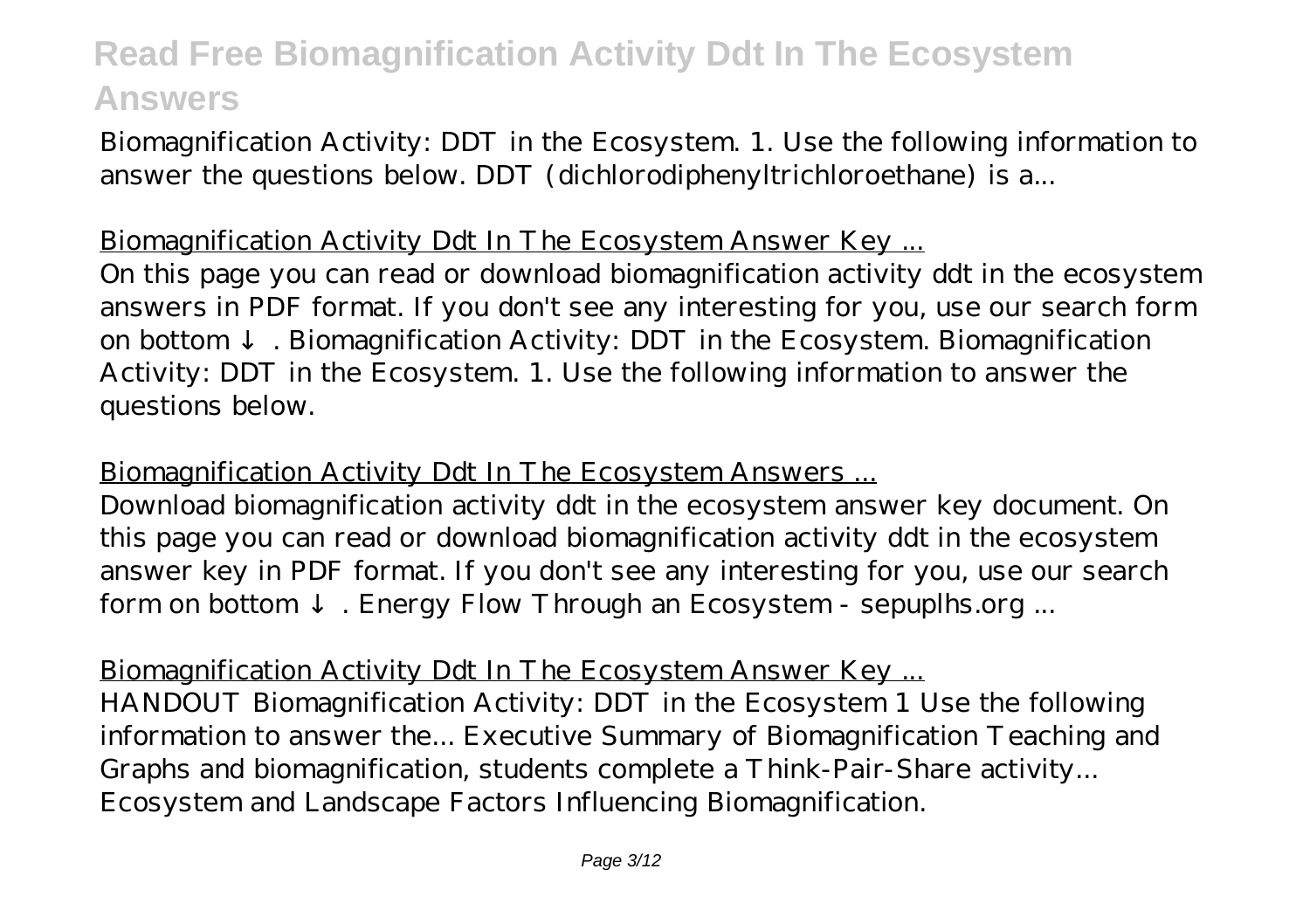### Biomagnification Activity Ddt In The Ecosystem - Joomlaxe.com

Bioaccumulation occurs when a chemical accumulates in a living organism. For a chemical to bioaccumulate, it must remain in the living organism and not be easily broken down by metabolic pathways in that organism. DDT easily becomes embedded into the fat stores of animals where it can remain for many years.

### The Cautionary Tale of DDT - Biomagnification ...

DDT is thought to biomagnify and biomagnification is one of the most significant reasons it was deemed harmful to the environment by the EPA and other organizations. DDT is stored in the fat of animals and takes many years to break down, and as the fat is consumed by predators, the amounts of DDT biomagnify. DDT is now a banned substance in many parts of the world.

### BIOMAGNIFICATION BIO ACCUMULATION CONCENTRATION

Both in mammals and birds, cadmium is deposited mainly in the kidneys. In penguins from the Antarctic, an area not polluted by cadmium because of human activities, kidney concentrations between 50 and 80 mg/kg wet weight have been reported in several studies, leading to renal tubular necrotic changes (Elinder, 1992). Also Arctic and Antarctic whales and seals have very high renal cadmium levels; Greenland harbour seals have much higher Cd levels than seals from the North Sea, which receives ...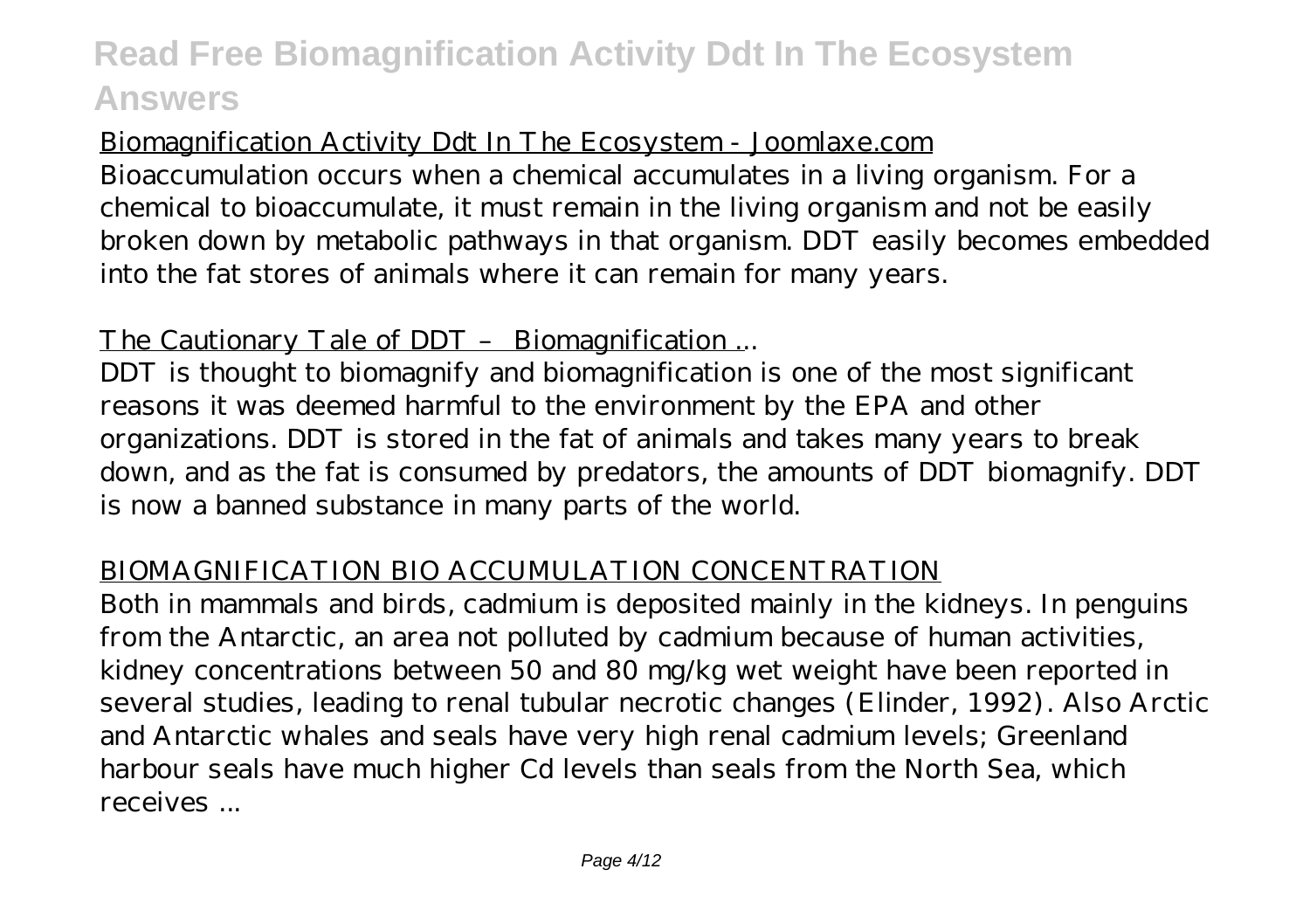### Biomagnification - an overview | ScienceDirect Topics

Which organism contained the largest concentration of DDT? 3. Why is DDT harmful to osprey? 4. What is biomagnification? 5. The organisms used as examples in this activity are common in lake and river ecosystems in North America. Using the information below construct a food web of a typical lake ecosystem in the space provided below. • Algae undergo photosynthesis • Zooplankton eat algae • Minnows eat zooplankton, algae, and insect larvae • Largemouth bass eat sunfish and minnows ...

What happened to the amount of DDT per organism as you ...

activity. When an animal consumes food having DDT residue, the DDT accumulates in the tissue of the animal by a process called bioaccumulation. The higher an animal is on the food chain (e.g. tertiary consumer such as seals), the greater the concentration of DDT in their body as a result of a process called biomagnification. In this activity you will identify

Lesson 2: Food Webs, Bioaccumulation, and Visualizing Data Biomagnification can be defined as the rise or increase in the contaminated substances caused by the intoxicating environment. The contaminants might be heavy metals such as mercury, arsenic, and pesticides such as polychlorinated biphenyls and DDT. These substances are taken up by the organisms through the food they consume.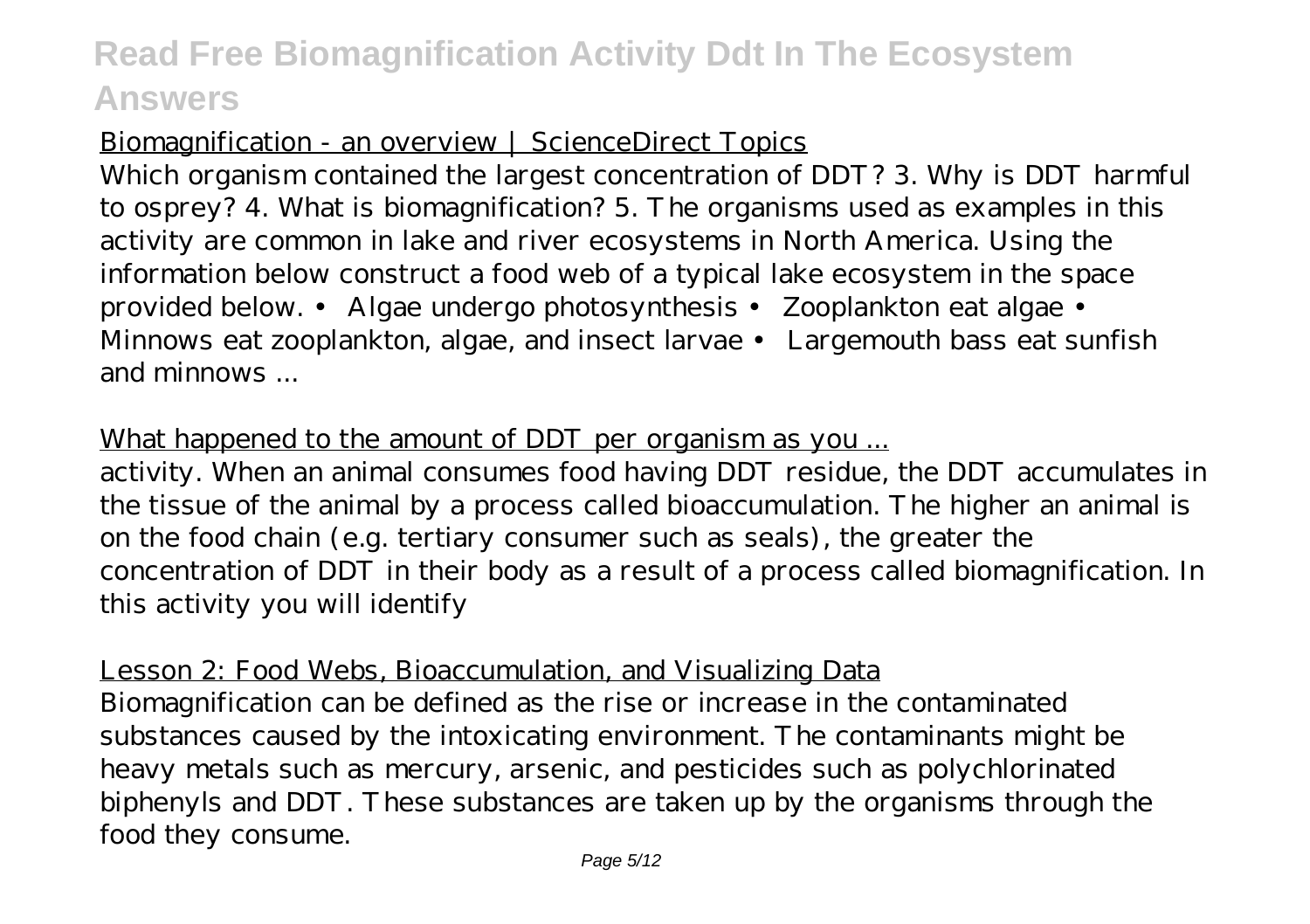#### Biomagnification - Causes And Effects Of Biomagnification

Question: CLA DATE CHAPTER 1 HANDOUT BLM 1.2.17 Biomagnification Activity: DDT In The Ecosystem DDT Levels In Atlantic Seabird Eggs DDT Level In Eggs (ppm) Species Year Bay Of Fundy Leach's Storm Petrel 1968 No Data 1972 6.81 1976 1.75 1980 1.13 1984 1.05 Atlantic Puffin 1968 No Data 1972 2.57 1.27 1980 1.03 1984 0.74 Double-crested No Data Commorant 1972 6.51 ...

#### CLA DATE CHAPTER 1 HANDOUT BLM 1.2.17 ... - chegg.com

Worksheet and slides for a brief 30 min lesson quickly covering bioaccumulation of DDT for KS3 Science. Print the worksheet doublesided and you only have a single sheet to give out containing an extension comprehension task. Could be easily adapted or extended to fill a longer lesson. Enjoy!

#### Bioaccumulation | Teaching Resources

This phenomenon is call biomagnification, or bioaccumulation. This model simplifies the energy dynamics of a marine ecosystem to a 'food chain' of phytoplankton > (eaten by) zooplankton > smelt > salmon > pelicans. The pesticide DDT has runoff from the land into this near shore habitat. Biomagnification Directions - VBL - Virtual Biology Lab

#### Biomagnification Lab Answer Key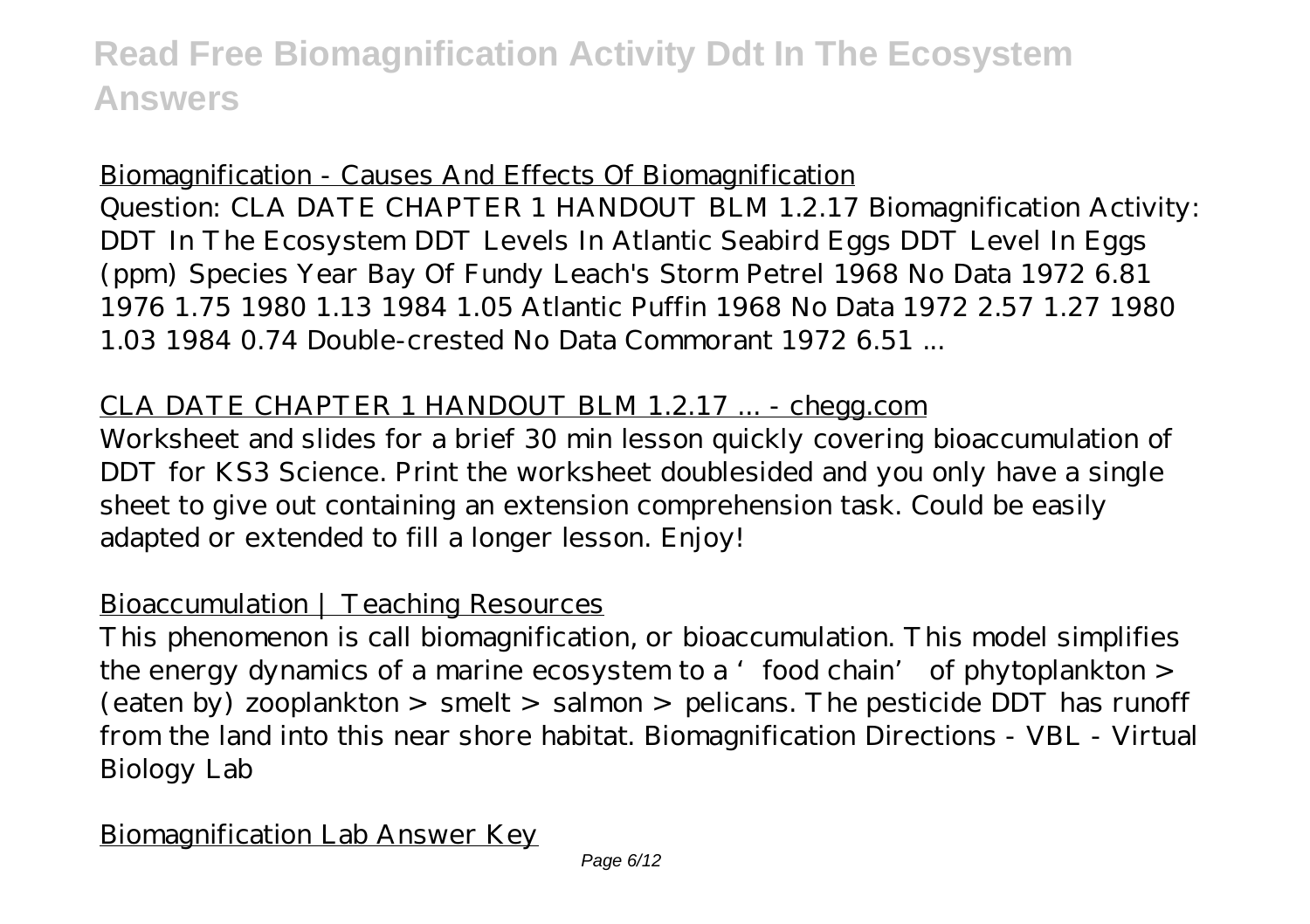Carson's book outlined how DDT stayed within a food chain, building in toxicity as it was passed in the tissues from one trophic level lo the next This phenomenon, known as biomagnification, seemed to affect larger birds more than smaller ones and not by simply killing them, but by altering how they metabolized calcium.

### Lab-4-biomagnification-throug-a-food-chain GOOD.pdf

Bioaccumulation and biomagnification are two concepts intimately tied to human health and difficult ones to comprehend. There are many chemicals and toxins that can bioaccumulate in organisms and biomagnify through the food web, including DDT, PCBs, mercury, and algal biotoxins.

#### Biomagnification | National Geographic Society

Biomagnification Lab- Todd Shuskey 2012 CIBT Alumni Workshop Animals Ecology High School. This lab demonstrates how contaminants can accumulate in organisms within a food web by using paper cutouts and  $M&M \&$  s candies to simulate fish, osprey, and DDT. Students can see how the contamination levels increase as the trophic level increases.

Discusses the reckless annihilation of fish and birds by the use of pesticides and Page 7/12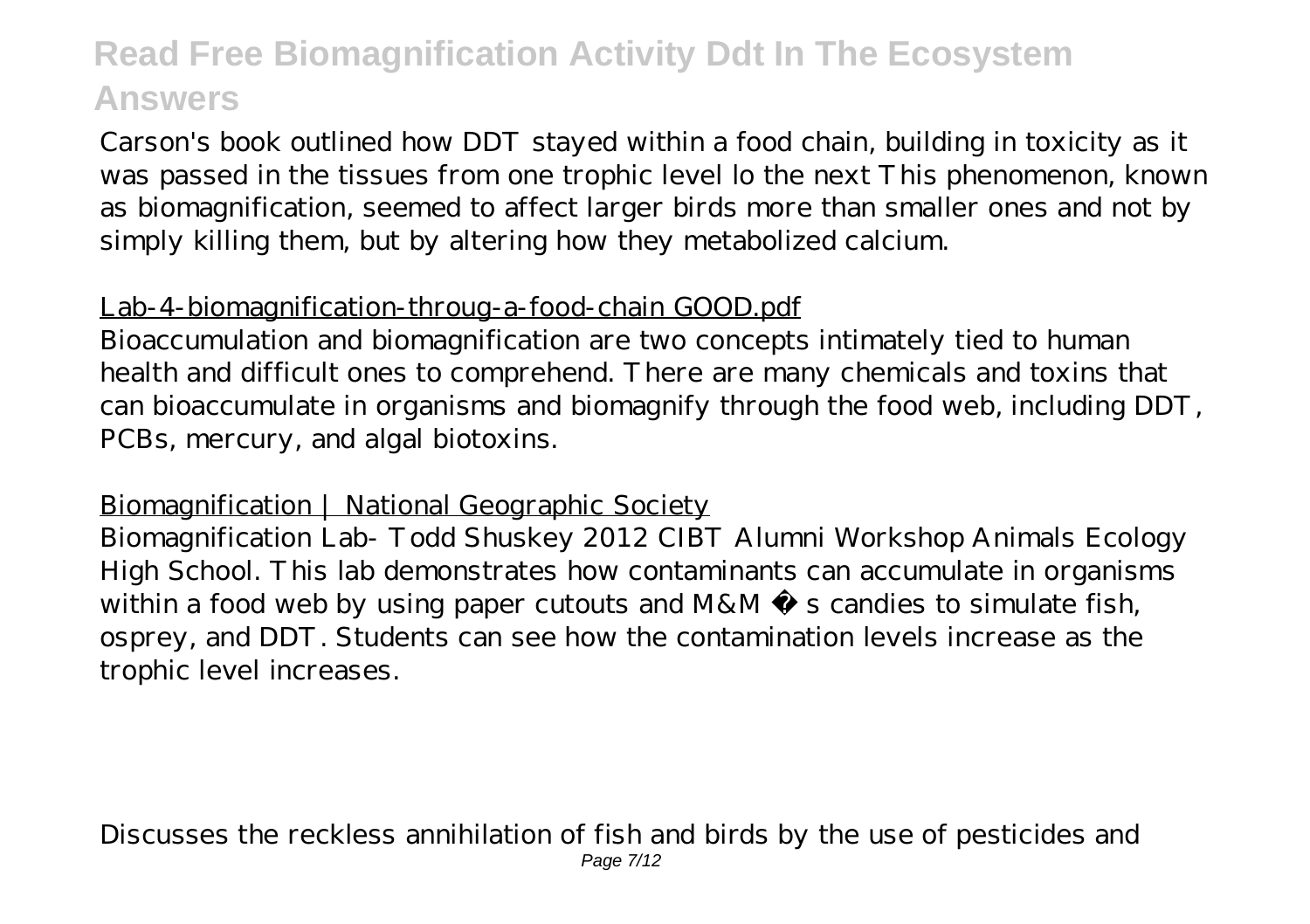warns of the possible genetic effects on humans.

Toxicology is a comprehensive text for researchers and graduate students in toxicology and public health. It addresses every aspect of the field, starting with the fundamentals and incorporating such areas as organ toxicology, applications, and environmental toxicology. In addition to covering the traditional subject matter of toxicology, special emphasis has been placed on recent areas of interest, such as risk assessment, apoptosis, and methodical developments. Key Features \* Comprehensive text, covering all aspects of the field of toxicology \* Analyzes the importance of toxicokinetics and metabolism as well as cellular targets for the mechanisms of toxic effects \* Identifies the various classes of chemical compounds responsible for the toxic effects \* Describes the approaches and methods used by various disciplines which investigate toxic effects and their prevention \* Adapted from a very successful German text, this edition is completely revised and expanded \* The text is well illustrated with diagrams, charts, and tables

Concepts of Biology is designed for the single-semester introduction to biology course for non-science majors, which for many students is their only college-level science course. As such, this course represents an important opportunity for students to develop the necessary knowledge, tools, and skills to make informed decisions as they continue with their lives. Rather than being mired down with facts and vocabulary, the typical non-science major student needs information presented in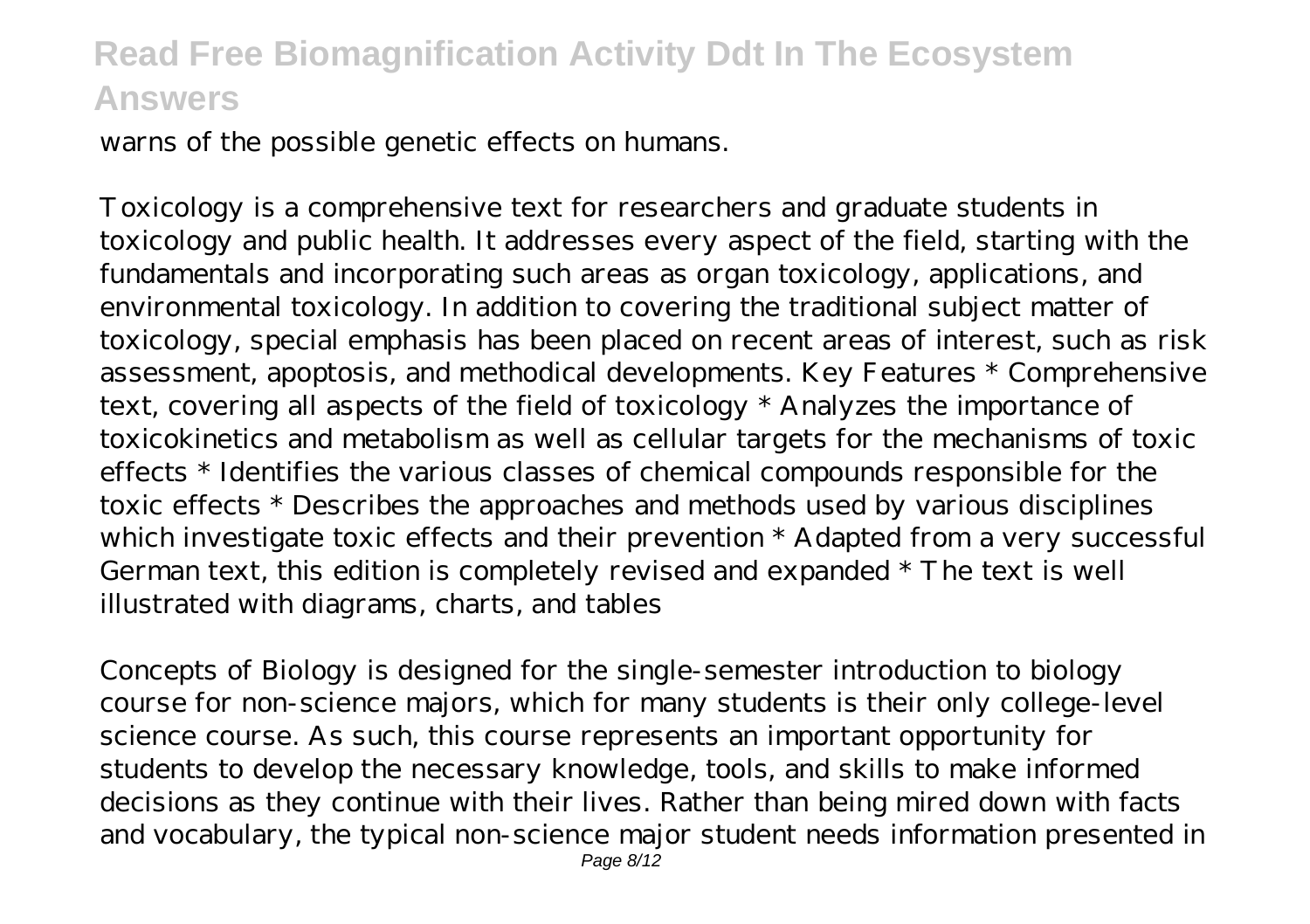a way that is easy to read and understand. Even more importantly, the content should be meaningful. Students do much better when they understand why biology is relevant to their everyday lives. For these reasons, Concepts of Biology is grounded on an evolutionary basis and includes exciting features that highlight careers in the biological sciences and everyday applications of the concepts at hand.We also strive to show the interconnectedness of topics within this extremely broad discipline. In order to meet the needs of today's instructors and students, we maintain the overall organization and coverage found in most syllabi for this course. A strength of Concepts of Biology is that instructors can customize the book, adapting it to the approach that works best in their classroom. Concepts of Biology also includes an innovative art program that incorporates critical thinking and clicker questions to help students understand--and apply--key concepts.

Examining tissue residues of contaminants in biota reveals the movement of contaminants within organisms and through food chains as well as the context for understanding and quantifying injuries to organisms and their communities. Yet tissue concentrations of some contaminants are especially challenging to interpret and the ability of today's analytical chemists to provide reliable analytical data of most important environmental contaminants often surpasses the ability of ecotoxicologists to interpret those data. Offering guidance on the ecotoxicologically meaningful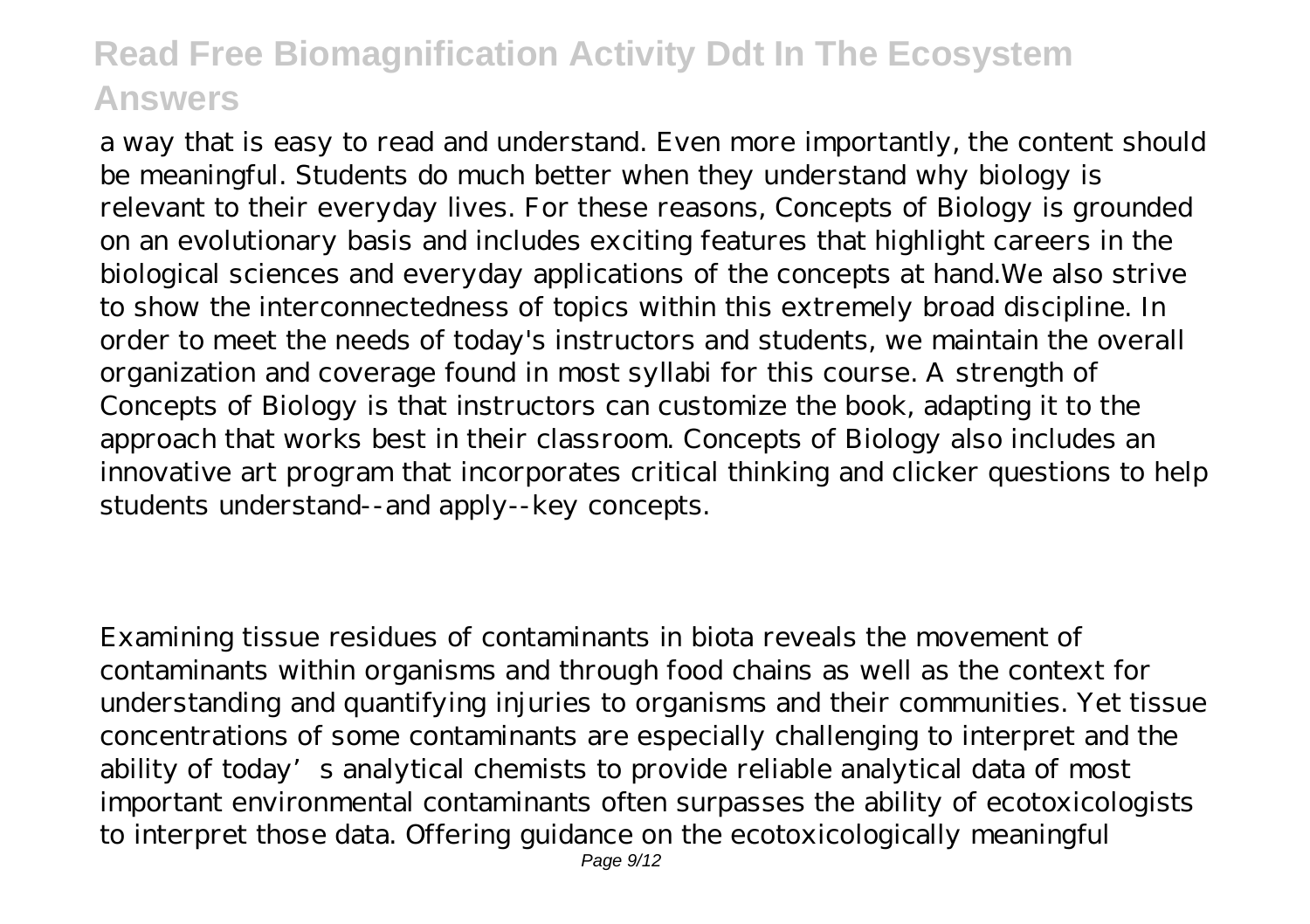interpretation of tissue concentrations, Environmental Contaminants in Biota, Interpreting Tissue Concentrations, Second Edition is updated with current data and new ways of analyzing those data as well as additional contaminants not previously considered. Beginning with a history of wildlife toxicology and data interpretation, chapters cover a wide range of contaminants and their hazardous and lethal concentrations in various animals including DDT, Dioxins, PCBs, and PBDEs in aquatic organisms; methylmurcury, selenium, and trace metals in fishes and aquatic invertebrates; and pharmaceuticals and organic contaminants in marine mammals. The book considers the impact of Polychlorinated Biphenyls, Dibenzo-p-Dioxins and Dibenzofurans, and Polybrominated Diphenyl Ethers; cyclodiene; and other organochlorine pesticides in birds and mammals. Later chapters examine the effects and analysis of lead, cadmium, and radionuclides in biota. With thousands of published research papers reporting tissue concentrations each year, Environmental Contaminants in Biota, Interpreting Tissue Concentrations, Second Edition gives ecotoxicologists the ability to draw actionable value regarding the toxicological consequences of those concentrations and relate tissue concentrations quantitatively to injury: the core of ecotoxicology.

Aquatic Ecotoxicology: Advancing Tools for Dealing with Emerging Risks presents a thorough look at recent advances in aquatic ecotoxicology and their application in assessing the risk of well-known and emerging environmental contaminants. This essential reference, brought together by leading experts in the field, guides users Page 10/12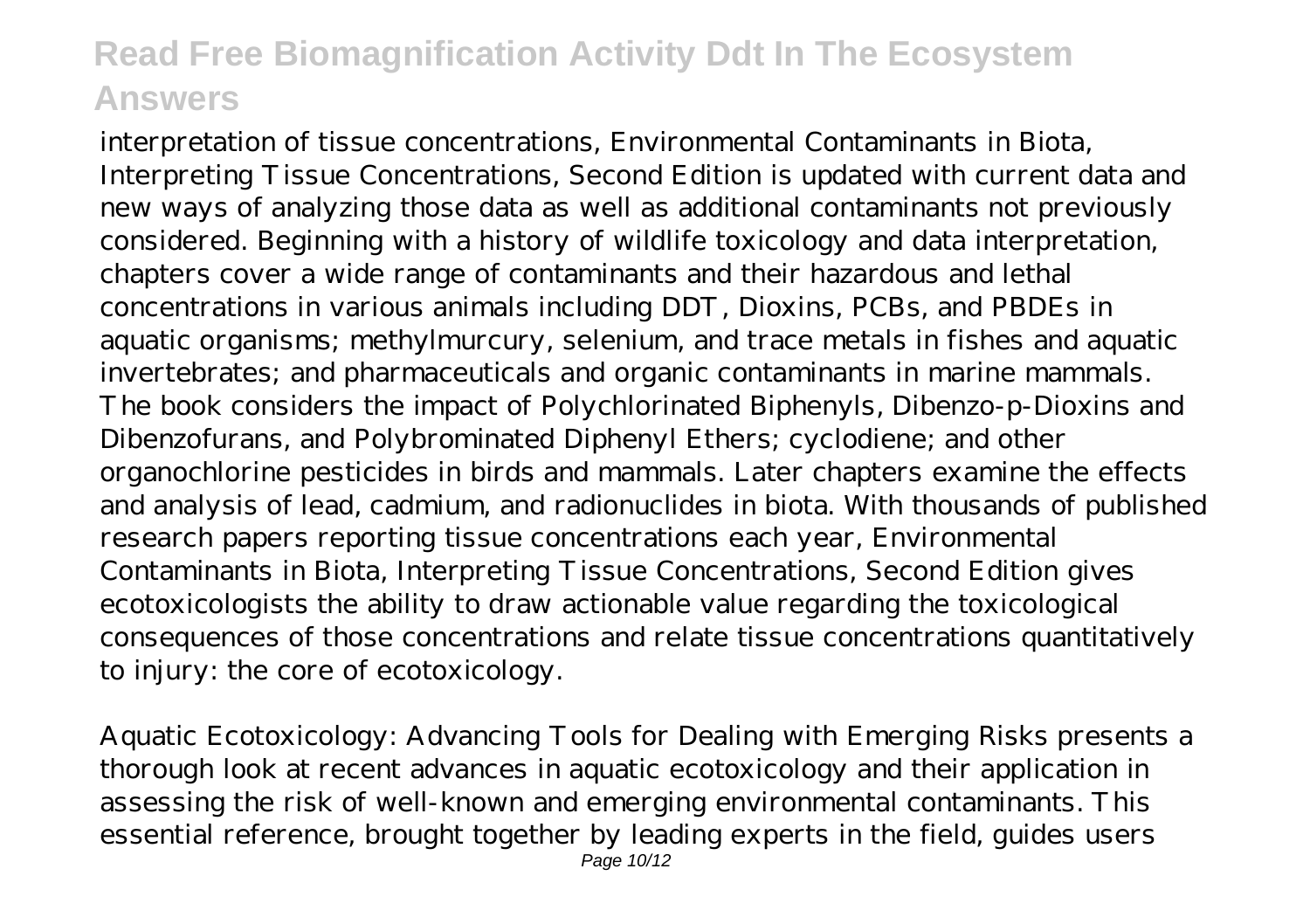through existing and novel approaches to environmental risk assessment, then presenting recent advances in the field of ecotoxicology, including omics-based technologies, biomarkers, and reference species. The book then demonstrates how these advances can be used to design and perform assays to discover the toxicological endpoints of emerging risks within the aquatic environment, such as nanomaterials, personal care products, PFOS and chemical mixtures. The text is an invaluable reference for any scientist who studies the effects of contaminants on organisms that live within aquatic environments. Provides the latest perspectives on emerging toxic risks to aquatic environments, such as nanomaterials, pharmaceuticals, chemical mixtures, and perfluorooctane sulfonate (PFOS) Offers practical guidance on recent advances to help in choosing the most appropriate toxicological assay Presents case studies and information on a variety of reference species to help put the ecotoxicological theory into practical risk assess

Provides an overview of the central environmental issues which arise from the activities of humans with special emphasis on the need to achieve a sustainable, more environmentally responsive development. Examines how biotechnology may be applied to the production and utilisation of renewable energy and material resources Page 11/12